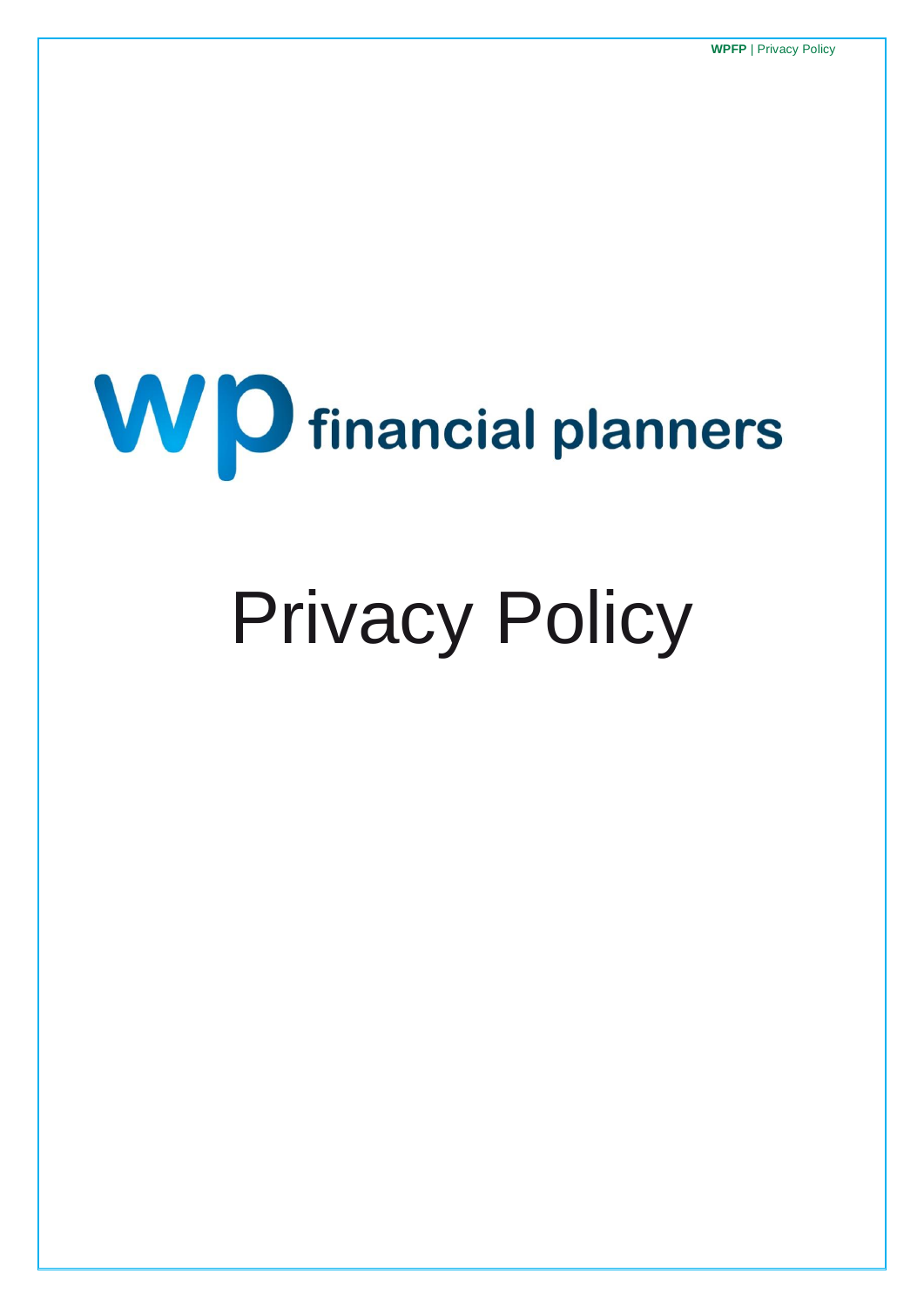# **Privacy Policy**

This privacy policy outlines how WPFP Pty Ltd trading as WP Financial Planners ('we', 'us' or 'our') manage your personal information. It also sets out generally what sort of personal information we hold, for what purposes and how we collect, hold, use and disclose that information.

The privacy of your personal information is important to us. We are required to comply with the Australian Privacy Principles. We will comply with the Australian Privacy Principles as well as other applicable laws affecting your personal information.

### **Collecting Your Personal Information**

Your personal information will be collected and held by us, as a corporate authorised of Consultum Financial Advisers an Australian Financial Services Licensee (**Licensee**), for the purposes of:

- providing you with the advisory services that you have requested;
- managing our relationship with you, including management and administration tasks such as answering your requests and concerns, conducting market research and taking any required legal action;
- completing documentation and forms, including identifying you or verifying your authority to act on behalf of a customer;
- protect our business and other clients from fraudulent or unlawful activity;
- to comply with relevant laws, regulations, and other legal obligations;
- to help us improve the products and services offered to our clients, including contacting you about products and services in which you may be interested; and
- for any purpose for which you have given your consent.

You can let us know at any time if you no longer wish to receive direct marketing offers. Please email [info@wpfp.com.au](mailto:info@wpfp.com.au) or call us on 08 9340 9200. We will process your request as soon as practicable.

To enable your financial adviser to provide you with financial advice you request that is suitable for your investment objectives, financial situation and particular needs we need to obtain and hold personal information about you. This includes:

- your name, contact details and date of birth;
- employment details and history;
- financial details including information about your financial needs and objectives, your current financial circumstances including your assets and liabilities, income, expenditure, insurance cover and superannuation;
- details of your investment preferences and risk tolerance;
- family circumstances and social security eligibility; and
- any other information that we consider necessary.

The personal information collected may include sensitive information such as health information and memberships of professional or trade associations.

If it is reasonable and practicable, we will only collect your personal information from you. Generally, your personal information will be collected when you meet with your adviser in person, provide your adviser with information over the telephone or with written material. We may need to collect personal information from third parties, such as your accountant, or others whom we believe you have authorized to provide information to us.

We may receive personal information about you when we have taken no active steps to collect that information. We destroy all unsolicited personal information, unless the personal information is relevant to our purposes for collecting personal information.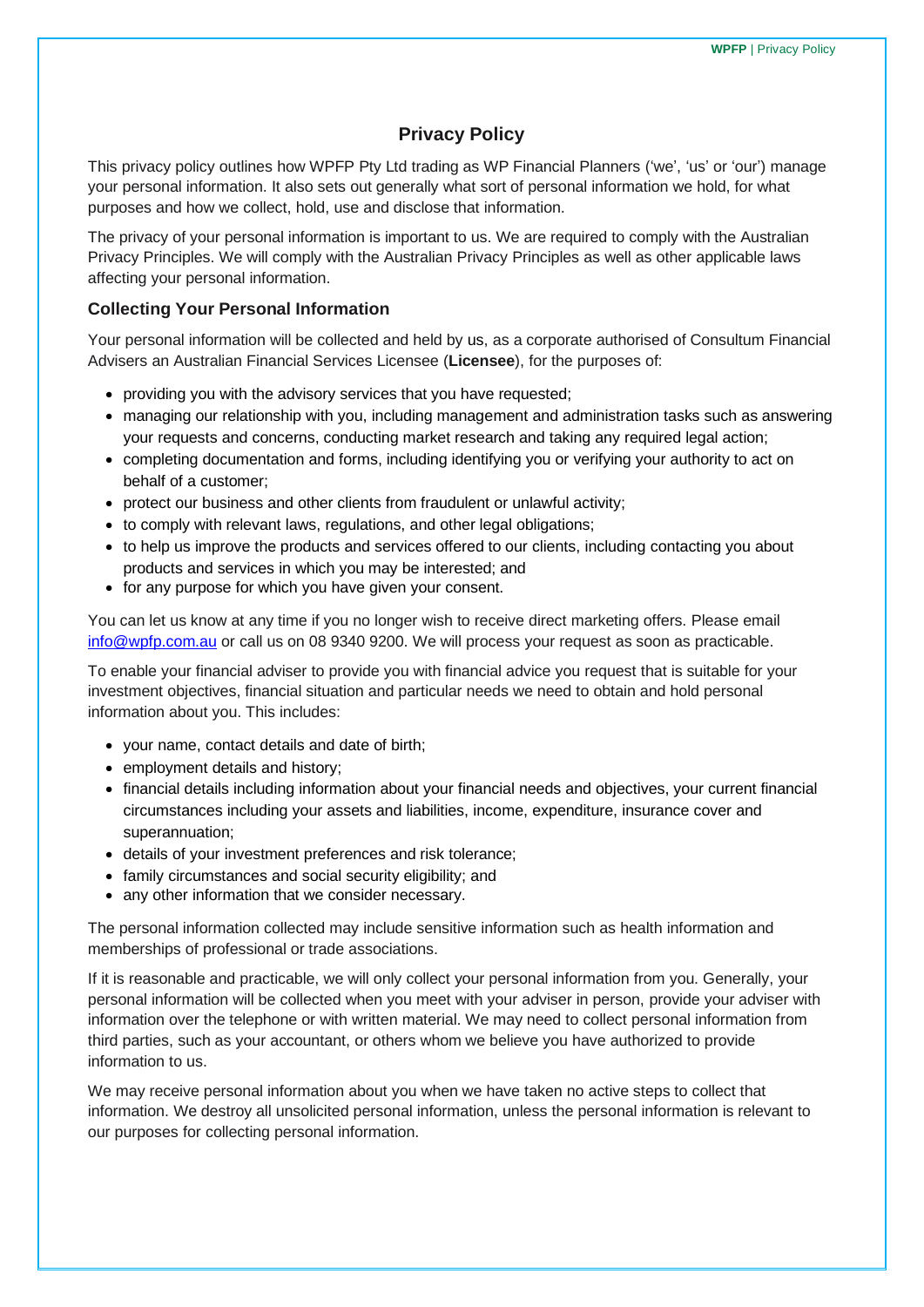### **How Your Personal Information is Held**

Your personal information is generally held in client files or a computer database. Your personal information may also be held in a secure archiving facility.

We take reasonable steps to ensure that the personal information that we hold is protected from misuse and loss and from unauthorised access, modification and disclosure. Some of the measures that we have adopted are having facilities for the secure storage of personal information, having secure offices and access controls for our computer systems.

We will also take reasonable steps to destroy or permanently de-identify personal information that we no longer need for any purpose for which it may be used or disclosed under the Australian Privacy Principles.

### **Using and Disclosing Your Personal Information**

Your personal information may be disclosed for purposes related to the provision of the financial advice you have requested. The types of service providers and other third parties that may be provided with your personal information are:

- our Licensee, who provide us with our financial planning software and compliance support services;
- other financial advisers and organisations involved in providing the financial advice you have requested (which may include ongoing service) such as fund managers who assist us in providing financial advice and paraplanners;
- insurance providers, superannuation trustees and product issuers in connection with the provision to you of the financial advice you have requested;
- a superannuation trustee or other product provider who you have authorised to deduct advice-related costs from your superannuation or investment fund who has requested to review a copy of your Statement of Advice to satisfy their legal obligations;
- organisations that assist in operating a financial planning business such as those that provide administrative, financial, accounting, insurance, research, legal, computer or other business services;
- your representatives or service providers such as your accountant, solicitor, tax agent, stockbroker or bank;
- organisations involved in a business restructure or a transfer of all or part of the assets of our business or the due diligence procedures prior to any such sale or transfer;
- government authorities and other organisations when required by law; and
- organisations that you have consented to your personal information being disclosed to.

In addition to the purposes of collection set out above, your personal information may also be used in connection with such purposes.

We will seek to ensure that your personal information is not used or disclosed for any purpose other than:

- the primary purpose for which it was collected or a related secondary purpose;
- where you have consented to the use or disclosure; or
- in other circumstances where the Australian Privacy Principles authorise the use or disclosure such as when it is required by or authorised under law.

We may disclose your personal information to third parties who provide services to us, in which case we will seek to ensure that the personal information is held, used or disclosed consistently with the Australian Privacy Principles.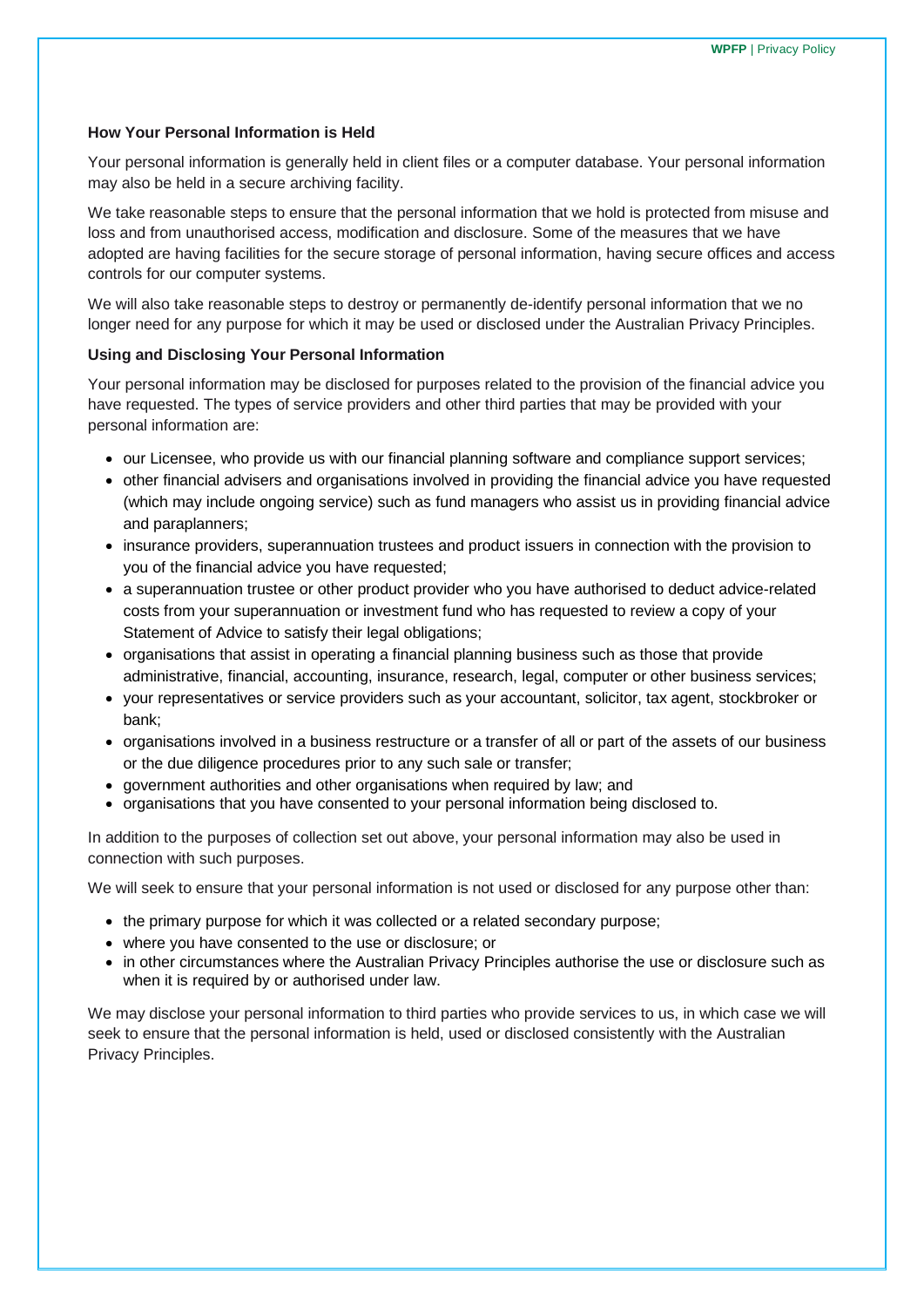### **Organisations outside Australia**

In order to provide you with our services, we may need to share your information with organisations outside Australia (for example Information Technology providers) – these countries include:

### Sri Lanka

We may store your information in the cloud or other types of networked or electronic storage. As electronic or networked storage can be accessed from various countries via an internet connection, it's not always practicable to know in which country your information may be held. Overseas organisations may be required to disclose information we share with them under a foreign law.

We will not send personal information to recipients outside of Australia unless:

- we have taken reasonable steps to ensure that the recipient does not breach the Privacy Act and the Australian Privacy Principles;
- the recipient is subject to an information privacy scheme similar to the Privacy Act; or
- the individual has consented to the disclosure.

### **Accessing your Personal Information**

You can gain access to your personal information that we hold. This is subject to exceptions allowed by law such as where providing you with access would have an unreasonable impact upon the privacy of others. If we deny a request for access we will provide you with the reasons for this decision. To request access please contact us (see "Contacting Us and Privacy Issues" below).

### **Correcting Your Personal Information**

We take reasonable steps to ensure that the personal information that we collect, use or disclose is accurate, complete and up-to-date. If you believe that any of the personal information that we hold is not accurate, complete or up-to-date please contact us (see "Contacting Us and Privacy Issues" below) and let us know what information is incorrect.

If we agree that the personal information requires correcting we will take reasonable steps to do so. If we do not correct your personal information we will provide you with the reasons for not doing so.

### **Contacting Us and Privacy Issues**

You can obtain further information on request about the way in which we manage the personal information that we hold or you can raise any privacy issues with us, including a complaint about privacy, by contacting us using the details below.

### Aldis Purins

### Principal

### Email [info@wpfp.com.au](mailto:info@wpfp.com.au) or call on 08 9340 9200 during business hours

We are committed to working with you to resolve a complaint involving your personal information. However, if you still feel your issue hasn't been resolved to your satisfaction, then you can escalate your privacy concerns to:

### **Office of the Australian Information Commissioner**

- www.oaic.gov.au/privacy
- Phone: 1300 363 992
- Email: enquiries@oaic.gov.au

# Or

- Australian Financial Complaints Authority (AFCA)
- Website: www.afca.org.au
- Email: info@afca.org.au